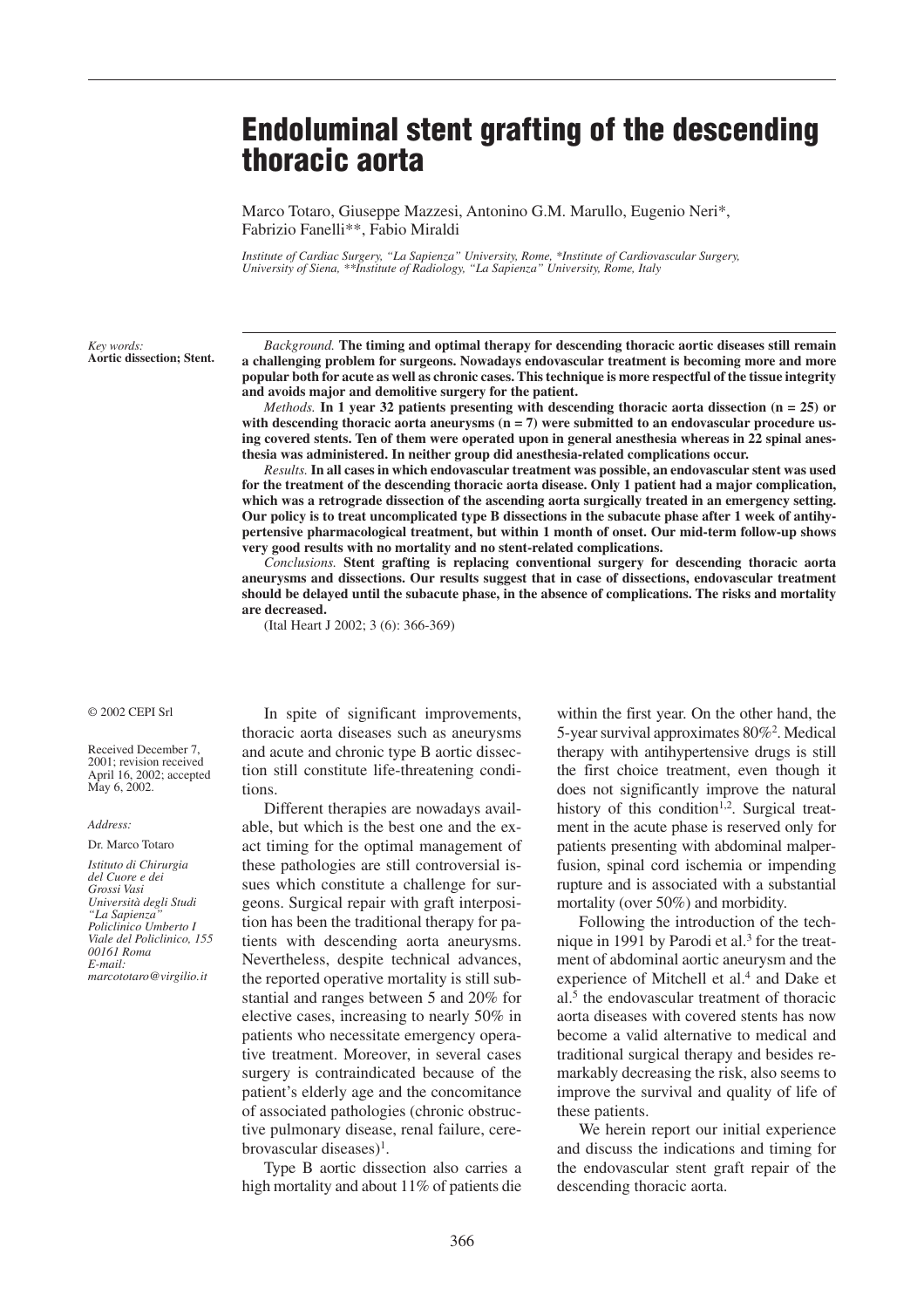## **Methods**

Between January 2000 and February 2001, 32 patients (22 males, 10 females, mean age  $62 \pm 9$  years, range 48 to 82 years) underwent transluminal endovascular stent graft repair of the descending thoracic aorta at our department. Seven patients had a thoracic aortic aneurysm > 6 cm in diameter and 25 had type B dissection, 5 in the acute phase and 20 in the subacute phase  $(> 2$  weeks and  $< 2$  months following the diagnosis). All patients had a history of chronic hypertension and 25 (84%) were obese. No patient had Marfan's syndrome or other collagenopathies, and none had previous cardiac or vascular surgery.

The diagnosis was confirmed in all cases at spiral computed tomography including three-dimensional reconstruction (Fig. 1) and all patients were submitted to digital subtraction angiography (Fig. 2) the day before the procedure. All the procedures were performed in an angiography-suite, with stand-by for cardiopulmonary bypass. The first 10 cases were performed with the patients under general anesthesia, while the remaining 22 patients were submitted to spinal anesthesia.

The vascular access was achieved by means of surgical exposure of the common femoral artery or, if this vessel was too small, the common iliac artery was reached extraperitoneally.



**Figure 1.** *Three-dimensional reconstruction at computed tomography of aortic type B dissection.*



**Figure 2.** *Angiographic photogram showing aortic type B dissection.*

In all cases we used the Thoracic Excluder (W.C. Gore, Flagstaff, AR, USA), a self-expandable prosthesis with a nitilol endoskeleton covered with woven polyester material (PTFE) mounted on a placement catheter requiring a 24F teflon sheath.

In 1 patient we used 4 prostheses, in 8 patients 3 prostheses, in 20 patients 2 prostheses, and in 3 patients only 1 prosthesis.

The stents had a diameter of 28 mm  $(n = 2)$ , 30 mm  $(n = 11)$ , 31 mm  $(n = 10)$ , 34 mm  $(n = 40)$ , 37 mm  $(n = 11)$ 7), 40 mm (n = 2) and a length of 10 mm (n = 55), 15  $mm (n = 18)$ . In all 71 devices were implanted.

Two patients needed an additional covered stent graft in a peripheral site (axillary and common iliac arteries) and 5 patients had renal artery stenting because of renal failure due to renal malperfusion.

**Endovascular procedure.** All patients were placed in supine decubitus and the invasive blood pressure, electrocardiogram and urine output were monitored. Ten were under general anesthesia and 22 received spinal anesthesia. Among the latter, in only 1 case it was necessary to convert to general anesthesia in a second step.

The femoral artery or, in a few cases, the common iliac artery were surgically exposed.

Through a percutaneous left brachial access in type B dissection or through a percutaneous femoral approach in other cases a pigtail catheter was inserted over a guide wire into the true lumen and intraoperative angiography performed<sup>6</sup>.

Through a transverse arteriotomy, Amplatz ultra-stiff (Boston Scientific Corporation, Miami, FL, USA) guides were introduced over 24F sheaths (Cook Inc., Bloomington, IN, USA) and pushed up to the aortic arch.

The stent graft systems were inserted over the guide wire and released in the correct position after angiographic control. In some cases, it was necessary to blow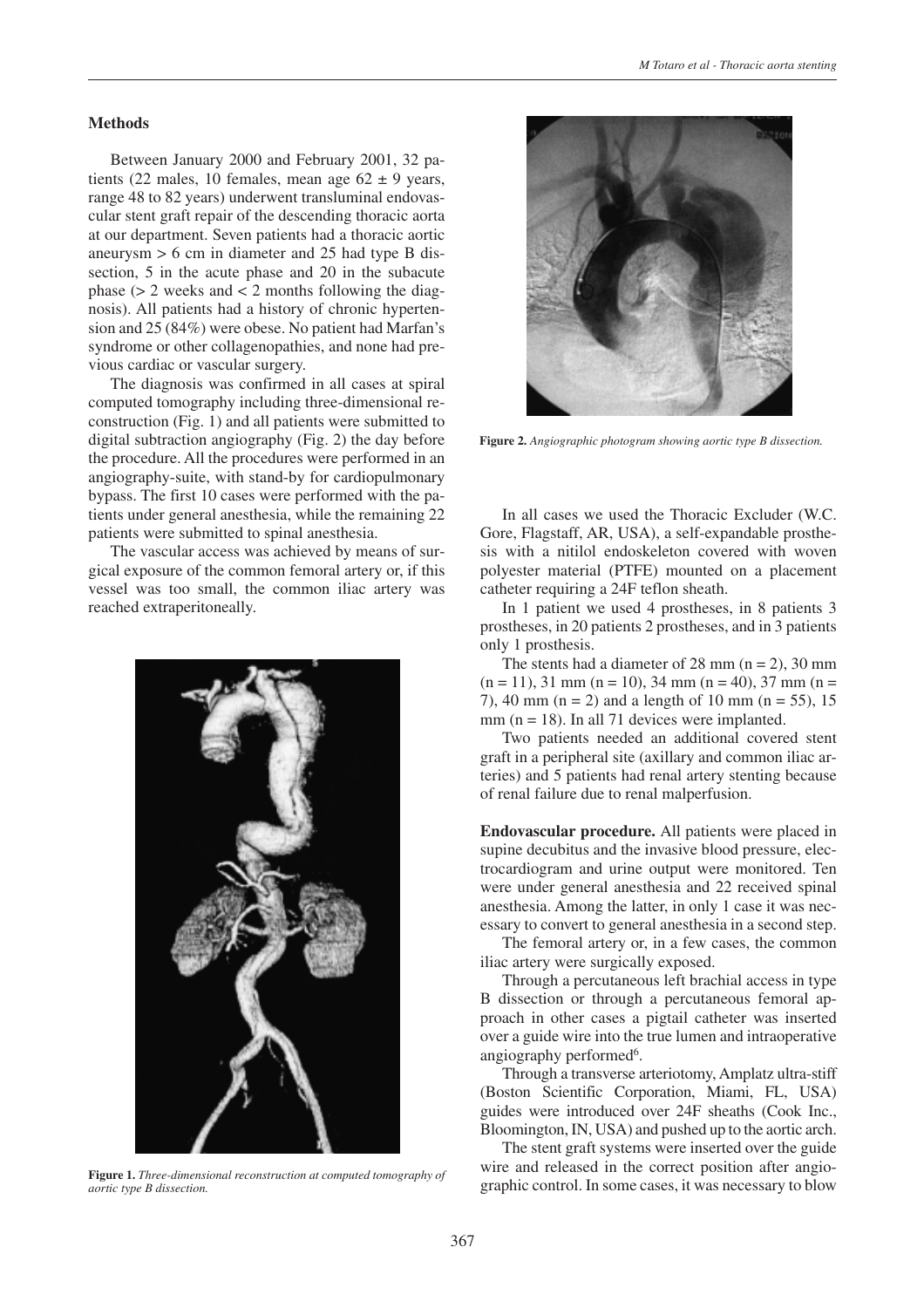up the balloon so as to better anchor the prosthesis to the aortic wall<sup>4-7</sup>.

After the end of the procedure and angiographic check, the systems and guides were removed, the arteriotomy sutured and the patients transferred to the intensive care unit.

## **Results**

Successful stent deployment was technically achieved in all cases and at a median follow-up of  $12 \pm$ 2 months (range 6-18 months) all patients are still alive.

The only major intraoperative complication was a retrograde extension of a type B dissection<sup>8</sup> which needed emergency surgical treatment for the replacement of the ascending aorta with the patient in hypothermic circulatory arrest. The operation was successful but residual dissection of the arch persisted owing to the fact that the stent was so positioned that it faced the arch thus making its removal too difficult and time-consuming. The patient was discharged on the twentieth postoperative day.

There were no epidural anesthesia-related neurological, cardiac or renal complications. In no case did the patient present with paraplegia.

Those patients presenting with a type B dissection were submitted to stent coverage of the subclavian artery owing to the very close proximity of the intimal tear. All these patients are still free from ischemic symptoms of the left arm and no one has required a carotid-subclavian bypass, in spite of a mean gradient in arterial blood pressure between the right and left arms of 50 mmHg.

At computed tomographic scan check (Fig. 3) before discharge, 10 patients had a primary endoleak<sup>9</sup>. Seven of these were treated successfully with balloon blow-up. Three patients were not treated and after 1 month repeat computed tomographic scan showed spontaneous thrombosis.

There were 4 cases of persistent fever without laboratory data of sepsis. The fever receded with antibiotic therapy. In 8 cases, infections of the site of access occurred. Six were superficial and two deep. The latter necessitated surgical toilette.

The mean stay in the intensive care unit was 36 hours and the mean hospital stay was 10 days.

## **Discussion**

In the last decade, the incidence of thoracic aorta diseases seems to have increased probably as a consequence of improvements in diagnostic techniques.

The incidence of type B dissection and thoracic aorta aneurysm is about 10 cases/100 000 person-years each. The natural history of these pathologies without treatment says that the mortality is too high to be acceptable.



**Figure 3.** *Computed tomographic scan control after endoluminal stent grafting of the thoracic aorta.*

The actuarial survival rate of type B dissection is 91% at 1 month, 89% at 1 year and 80% at 5 years, while the risk of rupture of a descending thoracic aorta aneurysm over 6 cm in diameter is between 49 and 75% at 5 years<sup>1,2,4-6,10</sup>.

It is clear that medical therapy alone does not suffice for adequate treatment of these patients; nevertheless, surgery is burdened with high mortality and morbidity rates. In the acute phase, the surgical mortality for type B dissection increases to over 50% while the mortality related to elective surgery for aneurysms or post-dissection dilation ranges between 5 and 20%. These data clarify why even the more aggressive surgeon tries to avoid such high risk surgery unless it is really mandatory.

Moreover, surgery is often contraindicated because of the patients' elderly age and poor general status (cardiac, respiratory and renal failure). Hence, the reason why the endovascular approach to these diseases is becoming more and more popular.

Following the introduction, by Parodi et al.<sup>3</sup> in 1991, of this approach for the treatment of abdominal aortic aneurysms endovascular stent grafting has, since 1992, been extended to the thoracic aorta<sup>4,5</sup>. Although the first devices were custom-made and necessitated balloon dilation<sup>5</sup>, self-expandable prostheses<sup>6</sup> of different sizes (up to 40 mm in diameter and over 15 mm in length) and allowing extension of the indications of the procedure are now available.

The stent graft is usually chosen on the basis of the spiral tomography measured diameters and is oversized by about 3-4 mm so as to allow better radial fixing to the aortic wall<sup>6</sup>.